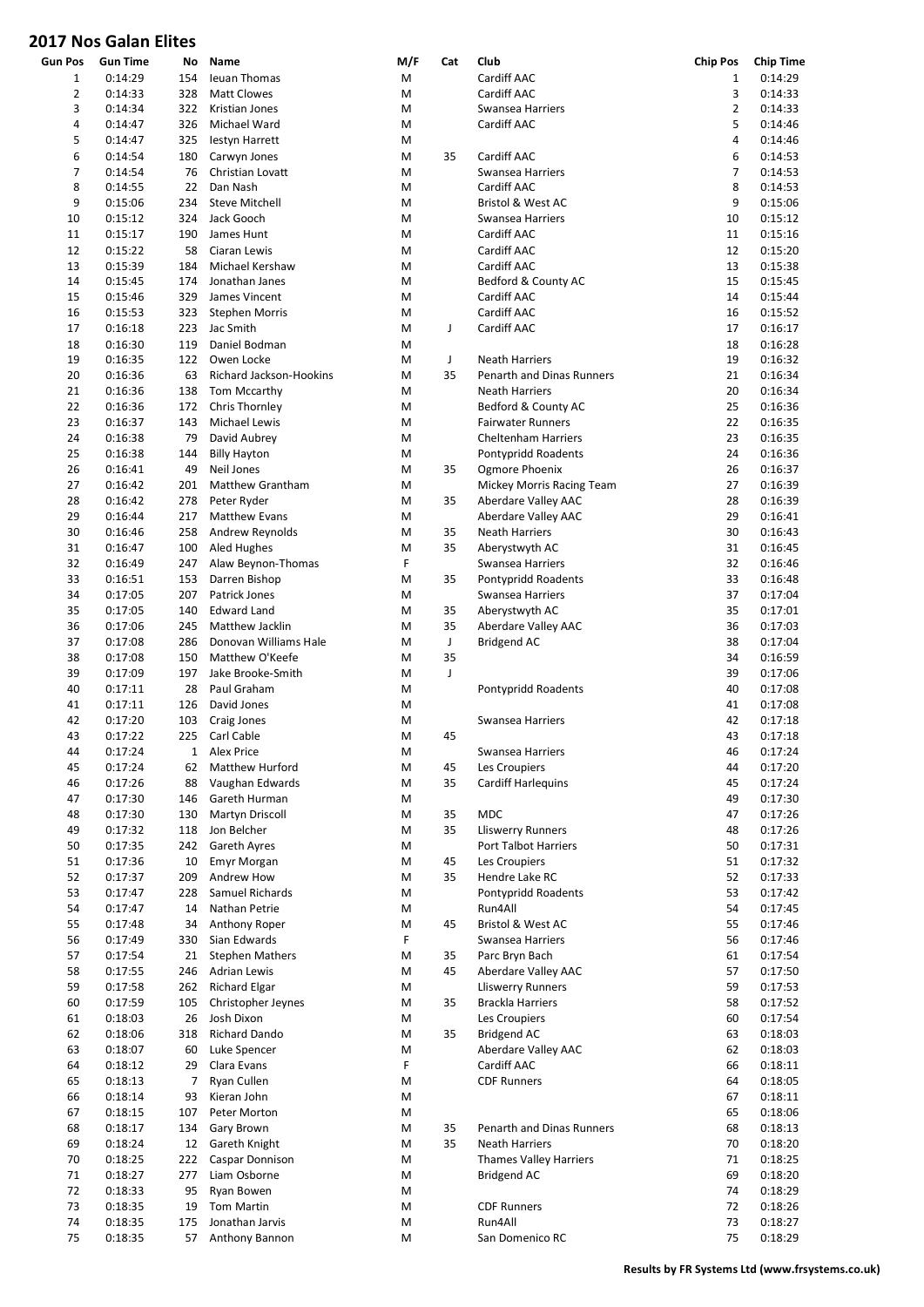## 2017 Nos Galan Elites

| <b>Gun Pos</b> | <b>Gun Time</b> | No  | Name                      | M/F | Cat | Club                            | <b>Chip Pos</b> | <b>Chip Time</b> |
|----------------|-----------------|-----|---------------------------|-----|-----|---------------------------------|-----------------|------------------|
| 76             | 0:18:37         | 233 | Nino Gatti                | M   |     | Port Talbot Harriers            | 76              | 0:18:30          |
| 77             | 0:18:40         | 108 | Megan Mcbrien             | F   |     | <b>RSCAC</b>                    | 79              | 0:18:33          |
|                |                 |     |                           |     |     |                                 |                 |                  |
| 78             | 0:18:40         | 182 | Rhys Knight               | M   | 35  | Caerleon Running Club           | 78              | 0:18:33          |
| 79             | 0:18:41         | 2   | Sam Howell-Jones          | M   |     | Pontypridd Roadents             | 77              | 0:18:32          |
| 80             | 0:18:42         | 106 | David Bennett             | M   | 45  | Porthcawl Runners               | 80              | 0:18:33          |
| 81             | 0:18:43         | 215 | Andy Pearce               | M   | 45  | <b>Cardiff Triathletes</b>      | 81              | 0:18:40          |
| 82             | 0:18:48         | 290 | <b>Martin Cole</b>        | M   | 45  | Run4All                         | 82              | 0:18:41          |
|                |                 |     |                           |     |     |                                 |                 |                  |
| 83             | 0:18:50         | 260 | Alex Cornett              | M   |     |                                 | 85              | 0:18:45          |
| 84             | 0:18:51         | 84  | Mark Hiddlestone          | M   | 35  | Port Talbot Harriers            | 83              | 0:18:43          |
| 85             | 0:18:52         | 36  | David Richardson          | M   |     | Pont-y-Pwl and District Runners | 88              | 0:18:48          |
| 86             | 0:18:54         | 177 | Gareth Jones              | M   | 35  | Pontypridd Roadents             | 84              | 0:18:45          |
|                |                 |     | Jeff Thomas               | M   | 45  | <b>Bridgend AC</b>              | 86              | 0:18:47          |
| 87             | 0:18:54         | 257 |                           |     |     |                                 |                 |                  |
| 88             | 0:18:57         | 224 | Steven Smith              | M   | 45  | Aberdare Valley AAC             | 87              | 0:18:47          |
| 89             | 0:19:02         | 80  | Kristian Walters          | M   | 35  | Pontypridd Roadents             | 89              | 0:18:54          |
| 90             | 0:19:03         | 306 | Neil Brooke-Smith         | M   | 45  | Pontypridd Roadents             | 91              | 0:18:58          |
| 91             | 0:19:06         | 157 | Daniel Newton             | M   |     | Swansea Harriers                | 92              | 0:19:00          |
| 92             | 0:19:07         | 35  | Gethin Powell             | M   | 35  | Pontypridd Roadents             | 90              | 0:18:58          |
|                |                 |     |                           |     |     |                                 |                 |                  |
| 93             | 0:19:09         | 188 | Caerwyn Phillips          | M   | J   | Cardiff AAC                     | 95              | 0:19:06          |
| 94             | 0:19:13         | 54  | Simon Tootell             | M   | 35  |                                 | 93              | 0:19:04          |
| 95             | 0:19:15         | 81  | Gethin Edwards            | M   | 35  | Pontyclun Road Runners          | 94              | 0:19:04          |
| 96             | 0:19:15         | 97  | <b>Phil Bristow</b>       | M   | 55  | San Domenico RC                 | 97              | 0:19:08          |
|                |                 |     |                           |     |     |                                 |                 |                  |
| 97             | 0:19:15         | 238 | <b>Matthew Davies</b>     | M   | 35  | Aberdare Valley AAC             | 98              | 0:19:09          |
| 98             | 0:19:15         | 4   | <b>Steve Payne</b>        | M   | 35  | <b>Caerphilly Runners</b>       | 96              | 0:19:06          |
| 99             | 0:19:16         | 285 | Sandra Chipper            | F   | 45  | <b>Lliswerry Runners</b>        | 99              | 0:19:10          |
| 100            | 0:19:17         | 248 | Stephen May               | M   | 45  | Pontypridd Roadents             | 101             | 0:19:11          |
|                |                 |     |                           |     |     |                                 |                 |                  |
| 101            | 0:19:19         | 244 | Gareth Price              | M   |     |                                 | 102             | 0:19:12          |
| 102            | 0:19:20         | 44  | Samuel Jackson            | M   | J   |                                 | 103             | 0:19:12          |
| 103            | 0:19:20         | 192 | James Bruce               | M   | 35  | Les Croupiers                   | 100             | 0:19:10          |
| 104            | 0:19:22         | 239 | Gwyn Johnson              | M   |     | Pontypridd Roadents             | 107             | 0:19:22          |
| 105            | 0:19:23         | 205 | Alex Jackson              | M   | J   |                                 | 104             | 0:19:15          |
|                |                 |     |                           |     |     |                                 |                 |                  |
| 106            | 0:19:25         | 6   | Helen Sharpe              | F   | 35  | Bristol & West AC               | 105             | 0:19:15          |
| 107            | 0:19:29         | 312 | <b>Andrew Dickens</b>     | M   | 35  | Pont-y-Pwl and District Runners | 106             | 0:19:21          |
| 108            | 0:19:30         | 274 | <b>Brian Dias</b>         | M   |     | Cardiff AAC                     | 110             | 0:19:26          |
| 109            | 0:19:34         | 164 | Jamie Vanstone            | M   | 35  |                                 | 108             | 0:19:23          |
|                |                 |     |                           | F   |     |                                 |                 | 0:19:30          |
| 110            | 0:19:35         | 94  | <b>Shelley Brace</b>      |     |     | City of Stoke                   | 111             |                  |
| 111            | 0:19:37         | 194 | Neil Williams             | M   | 55  | Aberdare Valley AAC             | 109             | 0:19:26          |
| 112            | 0:19:37         | 218 | Lauren Cooper             | F   |     | Parc Bryn Bach                  | 112             | 0:19:31          |
| 113            | 0:19:38         | 68  | <b>Helen-Marie Davies</b> | F   | 35  | Swansea Harriers                | 113             | 0:19:32          |
| 114            | 0:19:42         | 176 | Steven Hooper             | M   | 45  | Pontypridd Roadents             | 115             | 0:19:34          |
|                |                 |     |                           |     |     |                                 |                 |                  |
| 115            | 0:19:43         | 92  | Andrew Brasington         | M   | 45  | Ebbw Vale RC                    | 119             | 0:19:43          |
| 116            | 0:19:44         | 32  | <b>Tomos Phillips</b>     | M   |     | <b>CDF Runners</b>              | 114             | 0:19:34          |
| 117            | 0:19:46         | 31  | Lee Walters               | M   | 45  | Aberdare Valley AAC             | 116             | 0:19:35          |
| 118            | 0:19:47         | 319 | Georgie Dando             | F   | 35  | <b>Bridgend AC</b>              | 117             | 0:19:42          |
| 119            | 0:19:52         |     | 340 Sharon Leech          | F   | 45  | Carmarthen harriers             | 121             | 0:19:46          |
|                |                 |     |                           |     |     |                                 |                 |                  |
| 120            | 0:19:52         | 123 | <b>Richard Price</b>      | M   |     | Parc Bryn Bach                  | 118             | 0:19:42          |
| 121            | 0:19:53         | 120 | Robert Evans              | М   | 55  | Ebbw Vale RC                    | 120             | 0:19:43          |
| 122            | 0:19:56         | 89  | <b>Steve Davies</b>       | M   | 55  | Pont-y-Pwl and District Runners | 123             | 0:19:48          |
| 123            | 0:19:57         | 251 | Janneke Van Beijnum       | F   | 35  | Les Croupiers                   | 126             | 0:19:52          |
|                |                 |     |                           |     |     |                                 |                 |                  |
| 124            | 0:20:00         | 50  | Stephen Carter            | M   | 45  | Parc Bryn Bach                  | 124             | 0:19:50          |
| 125            | 0:20:01         | 33  | Darragh Crofts            | М   |     | Pegasus RC                      | 122             | 0:19:47          |
| 126            | 0:20:01         | 237 | <b>Stephen Davies</b>     | М   |     |                                 | 129             | 0:19:54          |
| 127            | 0:20:02         | 196 | <b>Mark Hutchings</b>     | М   | 45  | <b>Canton Chargers</b>          | 125             | 0:19:50          |
| 128            | 0:20:02         | 113 | Christopher Lewis         | М   |     | Run4All                         | 128             | 0:19:53          |
|                |                 |     |                           |     |     |                                 |                 |                  |
| 129            | 0:20:04         | 8   | Gareth Jones              | М   |     |                                 | 135             | 0:20:04          |
| 130            | 0:20:04         | 15  | <b>Matthew Mulcahy</b>    | M   | 45  | Caerleon Running Club           | 127             | 0:19:52          |
| 131            | 0:20:05         | 40  | Christopher Gay           | М   | 35  | Ebbw Vale RC                    | 133             | 0:20:02          |
| 132            | 0:20:05         | 230 | Andrew Pask               | M   | 35  |                                 | 132             | 0:20:00          |
|                |                 |     |                           |     |     |                                 |                 |                  |
| 133            | 0:20:08         | 202 | Ryan Minard               | M   |     | Aberdare Valley AAC             | 130             | 0:19:57          |
| 134            | 0:20:11         | 195 | Ricci Watts               | M   |     | Pont-y-Pwl and District Runners | 138             | 0:20:06          |
| 135            | 0:20:12         | 288 | Luke Hurley               | M   | 35  | Islwyn RC                       | 131             | 0:19:59          |
| 136            | 0:20:15         | 20  | Daryl Beggs               | M   | 35  | Les Croupiers                   | 139             | 0:20:06          |
| 137            | 0:20:15         | 75  | Paul Morton               | М   | 35  |                                 | 136             | 0:20:04          |
|                |                 |     |                           |     |     |                                 |                 |                  |
| 138            | 0:20:16         | 283 | Philip Rose               | M   |     |                                 | 134             | 0:20:02          |
| 139            | 0:20:17         | 114 | Chris Lloyd               | M   |     | Run4All                         | 142             | 0:20:13          |
| 140            | 0:20:17         | 268 | Nick Hayward              | M   | 35  | San Domenico RC                 | 140             | 0:20:09          |
| 141            | 0:20:17         | 156 | Caryl Davies              | F   |     | Sarn Helen                      | 141             | 0:20:11          |
|                |                 |     |                           |     |     |                                 |                 |                  |
| 142            | 0:20:18         | 112 | Dan Lloyd                 | M   | 35  | <b>CDF Runners</b>              | 137             | 0:20:06          |
| 143            | 0:20:23         | 221 | Jemima Osborn             | F   |     | Swansea Harriers                | 143             | 0:20:16          |
| 144            | 0:20:31         | 236 | Paul Hill                 | М   | 45  |                                 | 145             | 0:20:22          |
| 145            | 0:20:33         | 259 | Paul Davies               | М   | 35  | Aberdare Valley AAC             | 146             | 0:20:27          |
| 146            | 0:20:33         | 169 | Simonarke Darke           | M   | 55  |                                 | 144             | 0:20:20          |
|                |                 |     |                           |     |     | <b>Maindy Harriers</b>          |                 |                  |
| 147            | 0:20:42         | 16  | Danielle Phillips         | F   |     |                                 | 148             | 0:20:34          |
| 148            | 0:20:44         | 47  | Jim Murray                | M   | 45  | Pontypridd Roadents             | 147             | 0:20:32          |
| 149            | 0:20:46         | 111 | <b>Steven Bridges</b>     | М   | 45  |                                 | 149             | 0:20:34          |
| 150            | 0:20:50         | 305 | Ieuan Kingston            | М   | 35  | Pont-y-Pwl and District Runners | 150             | 0:20:45          |
|                |                 |     |                           |     |     |                                 |                 |                  |